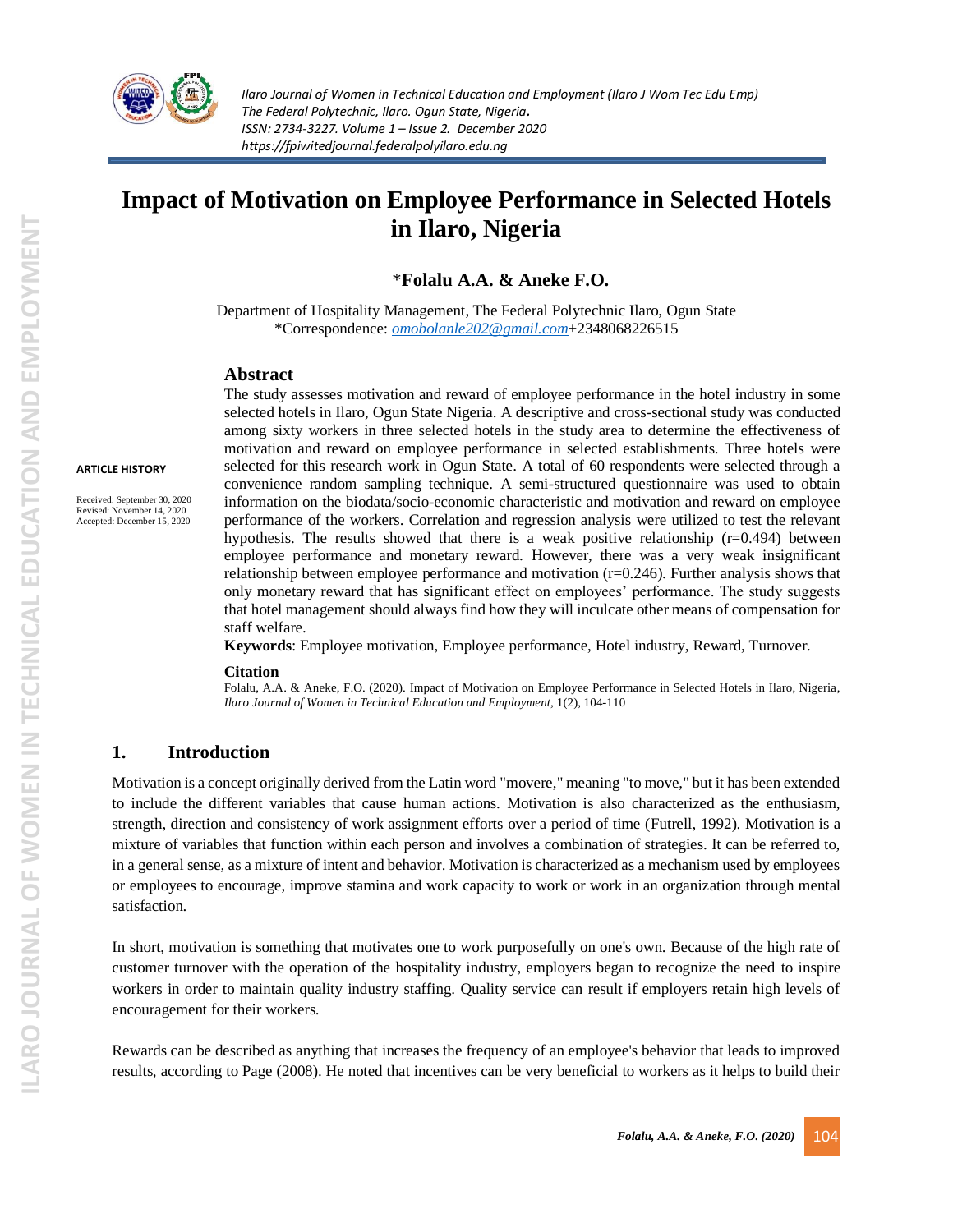

workplace confidence and satisfaction and reminds them that they recognize and reward the additional efforts they put into their work.

In the management sector, employee motivation plays a crucial role, both theoretically and practically. It is said that one of the main duties of the human resource manager is to ensure organizational involvement, which can only be done through encouragement. Motivated employee is the understanding of a mission by a person and the reasons why he or she performs it, and then states that "individuals are intrinsically motivated when seeking the job" (George and Jones, 2012). Motivation is an efficient method by the management of the organization to increase the willingness of the workers, which helps to increase productivity and quality within the employees.

Motivation is one of the most important psychological principles and necessary for managers who direct subordinates to accomplish worthwhile objectives (Ali, Abrar and Haider, 2012). Performance is something that a single entity does. Employee efficiency is strongly influenced by motivation. Employees have automatically achieved high standards when their success is inspired. Motivation has a direct and beneficial influence on the output of staff in the field (Brown,2011).

"The identification and measurement of factors associated with individual differences in employee performance is a key concern for industrial relations." And this recognition and calculation is the fundamental feature of the motivational variables or instruments (Nabi, 2017). For employee efficiency, an incentive system is necessary as this would be more successful in job performance with a high reward system that is crucial for the success of the company and the achievement of the objectives. Unsatisfied workers generate unsatisfactory outcomes, so it is very important for top management to take care of their employees to ensure that they are happy in their jobs; when they are satisfied; when they work for the goals and objectives of the business (Lăzăroiu, 2015). This study explores the effects of motivation on employee productivity in selected hotels in Ilaro, Ogun state, on the basis of this, as well as identifying different ways in which different hotels motivate their employers.

# **2. Methodology**

This study was carried out in selected hotels in Ilaro areas of Ogun State. The study was cross sectional and descriptive in nature and involved hotel workers in selected hotels in Ogun state. Three (3) hotels were selected for this research work in Ogun State. A total of 60 respondents were selected through a convenience random sampling technique. A semi structured questionnaire was administered for data collection, questions were asked on areas peculiar to the study.

## **3. Results**

Table 1 shows the socioeconomic characteristics of the respondents. It shows that 55%of the respondents were male and 45% of the respondents were female respectively. It also shows that 65% of the respondents were between the age limit of 25-34yrs, 26.7% were between 18-24yrs and 8.3% were between 35 and above respectively. It shows that 40.00% of the respondents were SSCE holders, 33.0% primary school certificate, 23.3% were OND/NCE and 3.3% were HND/BSc holders respectively. It also revealed that 71.7% of the respondents were single, 28.3% were married respectively. The table also shows that 78.3% of the respondents have been working for 0-5 years, 18.3% of the respondents have been working for 6-10yrs, and 3.3% of the respondents have been working for 11-20 years respectively. The table further reveals that 25.0% of the respondents are working in housekeeping and food and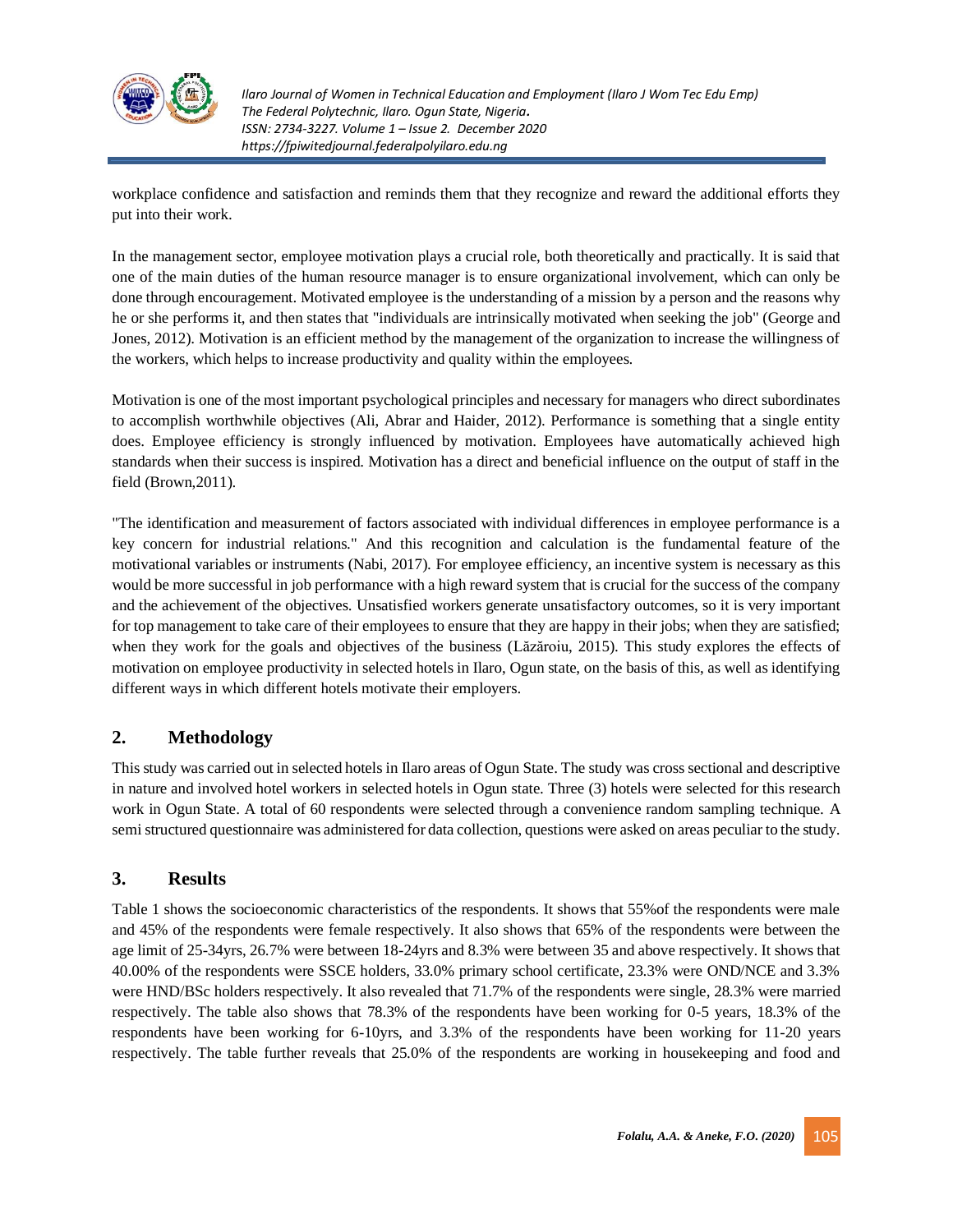

beverage department, 18% of the respondent are security, 15% of the respondent at the front office, and 6.7% of the respondent as laundry.

| <b>Variable</b>                  | <b>Frequency</b> | Percentage (%) |
|----------------------------------|------------------|----------------|
| Gender                           |                  |                |
| Male                             | 33               | 55.0           |
| Female                           | 27               | 45.0           |
| Total                            | 60               | 100.0          |
| Age                              |                  |                |
| 18-24 years                      | 16               | 26.7           |
| $25-34$ years                    | 39               | 65.0           |
| 35-44 years                      | 5                | 8.3            |
| Total                            | 60               | $100.0\,$      |
| <b>Educational Qualification</b> |                  |                |
| Primary School Certificate       | 20               | 33.3           |
| <b>SSCE</b>                      | 24               | 40.0           |
| <b>OND/NCE</b>                   | 14               | 23.3           |
| HND/BSc                          | $\overline{2}$   | 3.3            |
| Total                            | 60               | 100.0          |
| <b>Marital Status</b>            |                  |                |
| Single                           | 43               | 71.7           |
| Married                          | 17               | 28.3           |
| Total                            | 60               | 100.0          |
| <b>Years of Service</b>          |                  |                |
| $0-5$ years                      | 47               | 78.3           |
| 6-10 years                       | 11               | 18.3           |
| 11-20 years                      | $\overline{2}$   | 3.3            |
| $21-30$ years                    | ٠                | $\frac{1}{2}$  |
| 31-40 years                      | ÷.               |                |
| Total                            | 60               | 100.0          |
| Department in the hotel          |                  |                |
| Front office                     | 9                | 15.0           |
| Housekeeping                     | 15               | 25.0           |
| Food and Beverage                | 15               | 25.0           |
| Maintenance                      | 6                | 10.0           |
| Security                         | 11               | 18.0           |
| Laundry                          | $\overline{4}$   | 6.7            |
| Total                            | 60               | 100            |

Table 1: Socio-economic characteristics of respondents

#### **Test of Hypotheses**

 $H_1$ : There is no significant relationship between motivation and employees' performance in the selected hotels.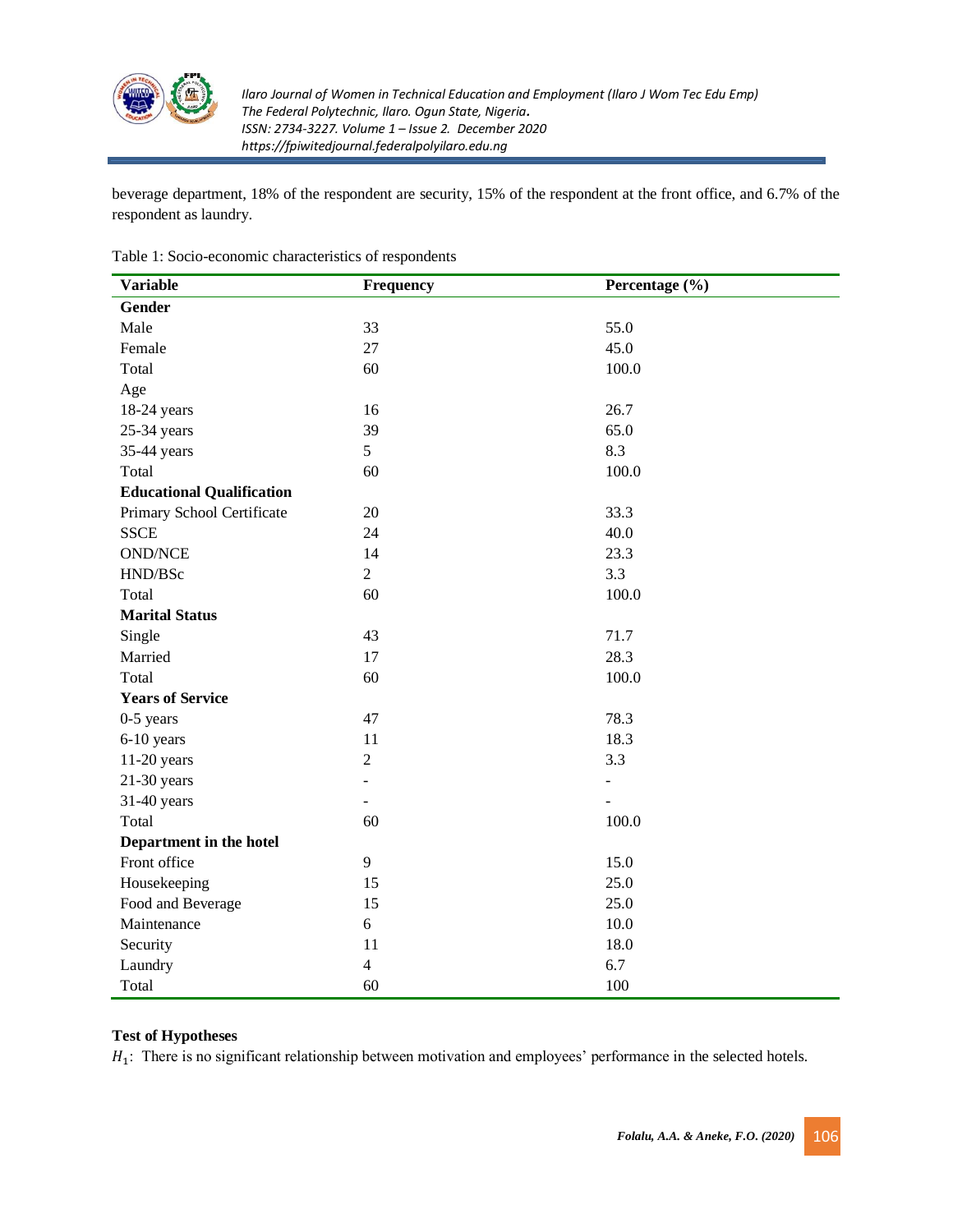

| T<br>∕arıable                | Motivation   | Monetary Reward |
|------------------------------|--------------|-----------------|
| <b>Employees Performance</b> | 0.246(0.624) | $0.494(0.000*)$ |

*Table 2: Correlation between Motivation, Monetary Reward and Employees Performance*

The result presented in table 2 shows the relationship between employees' performance, motivation and monetary reward. It is observed that there is a weak positive insignificant relationship between motivation and employees performance (r=0.246, p-value=0.624).This result is further supported by the respondents opinion that company's motivation package has not meet up with the employees expectation.

In addition, there is weak positive significant relationship between monetary reward and employees performance (r=0.494, p-value=0.000). Though the relationship is weak but is significant, buttressing the response from the respondents that they prefer monetary reward.

 $H_2$ : Motivation does not have significant effect on employees' performance in the hotel industry in Ogun State.

|  |  | Table 3: Model Summary Contribution of Motivation to Employees Performance |
|--|--|----------------------------------------------------------------------------|
|  |  |                                                                            |

| Model | 17                | R Square | Adjusted R<br>Square | Std. Error of the Estimate |
|-------|-------------------|----------|----------------------|----------------------------|
|       | .246 <sup>a</sup> | .060     | ∩<∘<br>.UJ c         | 68.                        |

The model summary as presented in table 3 shows that about 6% variation in employees' performance could be attributed to motivation of the workers by the management of the hotels. Moreover, the model is not adequate (table 4) in relating the variables understudy because of the F-value if 0.241 with p-value>5% significance level.

|       | Table 4. ANOVA Contribution of Motivation to Employees Ferjormance |                |    |             |      |                |  |  |
|-------|--------------------------------------------------------------------|----------------|----|-------------|------|----------------|--|--|
| Model |                                                                    | Sum of Squares |    | Mean Square |      | Sig.           |  |  |
|       | Regression                                                         | .113           |    | .113        | .241 | $.624^{\circ}$ |  |  |
|       | Residual                                                           | 53.052         | 13 | .469        |      |                |  |  |
|       | Total                                                              | 53.165         | 14 |             |      |                |  |  |

*Table 4: ANOVA Contribution of Motivation to Employees Performance*

The result in table 5 shows motivation only cause about 4.1% increase in employees performance, however the t-value is 0.491 with p-value of 0.624 (<5% significance) which in an indication that motivation is not significant. Hence, we conclude by accepting the null hypothesis that motivation does not have significant effect on employees' performance.

|       |            |                                    |            | Tubic 9. Cochicients Contribution of motivation to Employees I critinuitie |        |      |
|-------|------------|------------------------------------|------------|----------------------------------------------------------------------------|--------|------|
| Model |            | <b>Unstandardized Coefficients</b> |            | Standardized                                                               |        | Sig. |
|       |            |                                    |            | Coefficients                                                               |        |      |
|       |            |                                    | Std. Error | Beta                                                                       |        |      |
|       | (Constant) | 4.210                              | .357       |                                                                            | 11.778 | .000 |
|       | Motivation | .041                               | .084       | .046                                                                       | .491   | .624 |

*Table 5: Coefficients Contribution of Motivation to Employees Performance*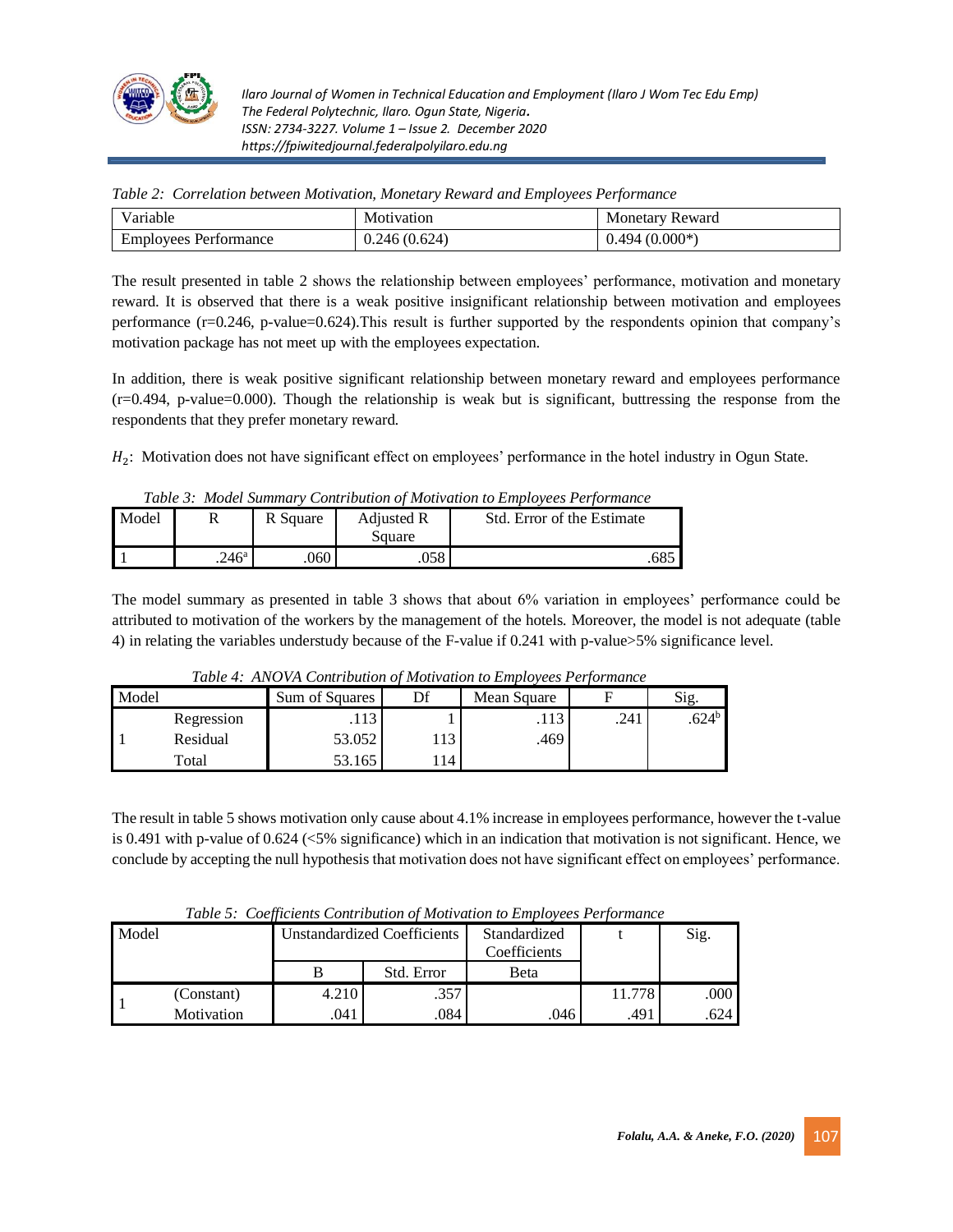

 $H_3$ : Monetary Reward does not have significant effect on employees' performance in the hotel industry in Ogun State.

The result as presented in table 6 shows that about 24.4% variation in employees' performance could be attributed to monetary reward in the hospitality industry in Ogun State. In addition the ANOVA table (table 9) indicates F-value of 36.505 with p-value of 0.000 which is less than 5% significance level. Hence the model is adequate and sufficient in relating employees' performance and monetary reward.

*Table 6: Model Summary Contribution of Monetary Reward to Employees Performance*

| Model |                     | R Square | Adjusted R | Std. Error of the |
|-------|---------------------|----------|------------|-------------------|
|       |                     |          | Square     | Estimate          |
|       | $.494$ <sup>a</sup> | 244      | ۰ د.ع.     | .596              |

*Table 7: ANOVA of Monetary Reward to Employees Performance*

| Model |            | Sum of Squares | df  | Mean Square | Е      | Sig.              |
|-------|------------|----------------|-----|-------------|--------|-------------------|
|       | Regression | 12.981         |     | 12.981      | 36.505 | .000 <sup>b</sup> |
|       | Residual   | 40.184         | 113 | .356        |        |                   |
|       | Total      | 53.165         | 114 |             |        |                   |

From table 8, increase in monetary reward resulted in about 39.5% increase in employees' performance in hotels in Ogun State. The t-value is 6.042 with p-value of 0.000 which is less than 5% significance level. Hence the alternative hypothesis is accepted then we conclude that monetary reward has significant effect on employees' performance in hotels in Ogun State.

| Model |                    | <b>Unstandardized Coefficients</b> |            | Standardized<br>Coefficients |       | Sig. |
|-------|--------------------|------------------------------------|------------|------------------------------|-------|------|
|       |                    |                                    | Std. Error | <b>B</b> eta                 |       |      |
|       | (Constant)         | 2.674                              | .288       |                              | 9.282 | .000 |
|       | Monetary<br>Reward | .395                               | .065       | .494                         | 6.042 | .000 |

*Table 8: Coefficients of Monetary Reward to Employees Performance*

# **4. Discussion of findings**

It was found out that the hotels have different methods of motivating their staff such as praise, benefits, incentives, safe work environment, training, recognition and respect which is in conformity with Luthans (2000) findings. Majority of the staff preferred monetary reward to non-monetary reward which is in line with Deeprose (2014) findings. Also, the respondents confirmed that their hotel celebrate the best staff for good work/job done, which is also in line with Dewhurst (2010) findings. The motivational packages adopted by the hotels do not meet up with the employee expectations, when employees are expecting higher, they are receiving low thereby making the employees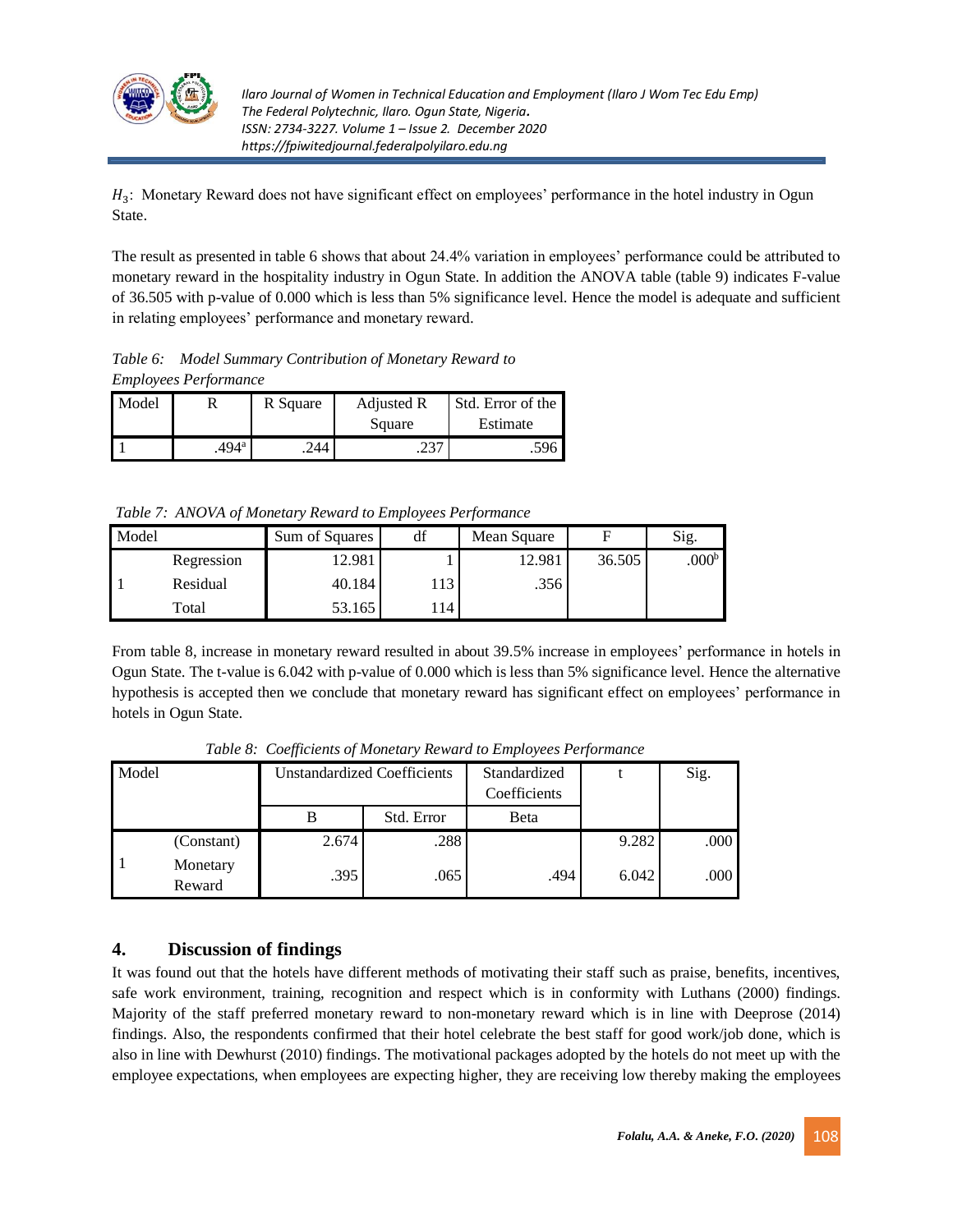

productivity output relatively low. Also, respondents confirmed that inadequate reward system does not lead to resignation by staff compared to other industry.

Despite the reward been given, it does not make them to leave the job. Majority of the respondents made us understand that the hotel management do educate its employees the reason behind their motivation which is to increase productivity or deliver more than expected on the part of the employees to its prospective customers. It was also found out that motivation helps to improve employee's performance as lack of motivation will lower their strength which will affect the hotel productivity. Also, the respondents confirmed that the management is inconsistent in providing the expected motivation packages for the staff in the hotels which causes friction between staff and the hotel industry management. In which the employees fail to perform their duties as a result of inconsistent motivation package required from the hotel management.

Finally, the respondents confirmed that motivation system adopted by the hotel management has positive impact on employee's performance which has really boosts their financial status in one way or the other. It came to limelight that training should be suggested on motivational policies by the employer to employees in order to achieve its defined goals Frey (1997).

## **5. Conclusion**

The study on the impact of motivation and its effect on employee performance in the selected hotels tell that the hotel industry needs employees who are willing to perform effectively on their jobs in order to increase the productivity of the company. Content analysis was used to analyze data through tables and figures. Study findings reveal that money is not the only motivational instrument for staff to perform better in the hotel industry, there are some factors like praise and recognition, good allowances, achievement awards, working conditions, training and development, appreciation and fair promotions. This implies that motivational packages are crucial to employees' performance.

## **References**

Ali. A, Abrar M. and Haider, J. (2012). Impact of motivation on the working performance of Employee-a case study of Pakistan. *Global Advanced Research Journal of Management and Business studies* 1(4):126-133.

Brown, D. (2011). *An experimental approach to organizational development (8th ed)*, New Jersey, Pearson Education. Inc.

Futrell, C. (1992). *Personal selling: How to succeed in sales*. Irwin Professional Publishing.

Deeprose (2014). Motivation in the workplace to improve the employee performance. *International Journal of Engineering Technology, Management and Applied Sciences*, 2(6). Retrieved from [www.ijetmas.com.](http://www.ijetmas.com/)

Dewhurst (2010). Impact of financial rewards on Employee's motivation and satisfaction in Pharmaceutical Industry, Pakistan*. Global Journal of Management and Business Research*, 12(17), Version 1.0.

Frey (1997). *The Motivation to Work*. New York:Mc Graw-Hill,

George and Jones, (2012). *The Influence of intrinsic and extrinsic motivation on employee engagement.* Umea School of Business and Economics, Umea University. SE – 901 Umea: Sweden, P. 159.

Lăzăroiu, G. (2015). Work motivation and organizational behavior. *Contemporary Readings in Law and Social*